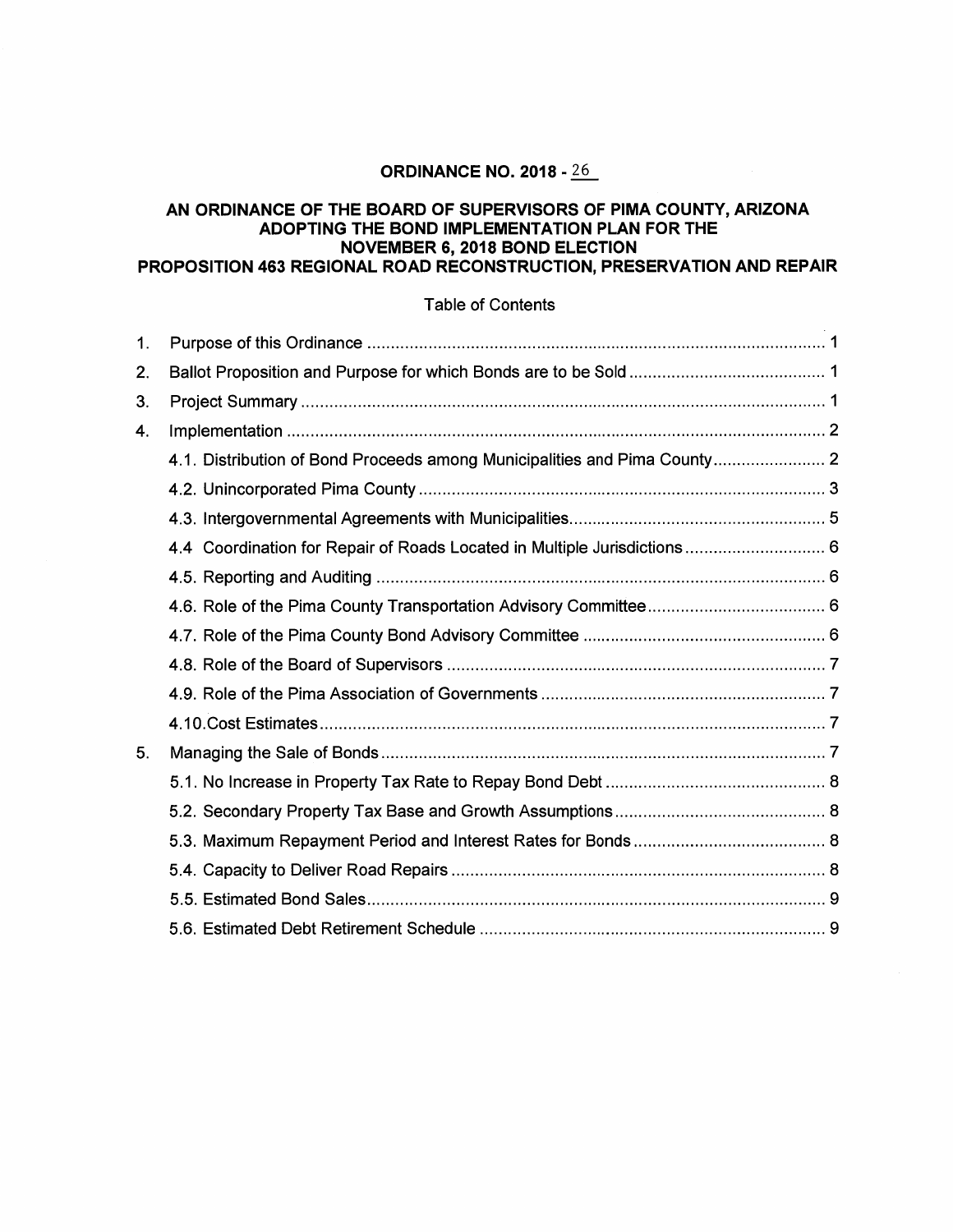## **ORDINANCE NO. 2018 - 26**

#### **AN ORDINANCE OF THE BOARD OF SUPERVISORS OF PIMA COUNTY, ARIZONA ADOPTING THE BOND IMPLEMENTATION PLAN FOR THE NOVEMBER 6, 2018 BOND ELECTION PROPOSITION 463 REGIONAL ROAD RECONSTRUCTION, PRESERVATION AND REPAIR**

#### **Be it ordained by the Board of Supervisors of Pima County, Arizona, as follows:**

### **1. Purpose of this Ordinance**

The purpose of this ordinance is to comply with Chapter 3.06 of the Pima County Code regarding bonding disclosure, accountability and implementation ("County Code"). County Code requires that prior to the start of early voting for a bond election called by the Board of Supervisors pursuant to A.R.S. § 35-452, the Board of Supervisors shall adopt by ordinance a "bond implementation plan." On July 3, 2018 the Board of Supervisors approved Resolution No. 2018-43 ordering a bond election for November 6, 2018 to submit to the voters of Pima County a proposition authorizing the County to sell \$430,000,000 in general obligation bonds to fund reconstruction, preservation and repair of roads throughout Pima County and within its incorporated cities and towns ("municipalities"). This ordinance is subject to amendment by the Board of Supervisors, as provided in County Code, only after notice and public hearing. Amendments must also be reviewed by the Pima County Bond Advisory Committee and Transportation Advisory Committee at publicly noticed meetings. Any amendment must ensure that the bond proceeds are used for the purpose stated in the actual ballot proposition presented to voters, which is for the purpose of reconstructing, preserving and repairing existing public roads and highways. Therefore. use of the bond proceeds for these purposes cannot be changed.

### **2. Ballot Proposition and Purpose for which Bonds are to be Sold**

#### **Proposition No. 463 Regional Road Reconstruction, Preservation and Repair**

Shall Pima County, Arizona be authorized to issue and sell general obligation bonds of the County in an aggregate principal amount not exceeding \$430,000,000 for the purpose of reconstructing, repairing and preserving existing public roads and highways in the County, including paying all expenses properly incidental thereto and to the issuance of such bonds? The bonds are to be issued in one or more series, maturing not less than one year ( or portion thereof) and not more than 10 years following the date of issuance of each such series, bearing interest at a rate or rates not higher than 6 percent per annum and sold at prices that may include a premium not greater than that permitted by law.

### **3. Project Summary**

County Code requires that all projects the County intends to construct with the bond proceeds be described in the bond implementation plan. In the case of Proposition 463, there is only one project, which is Regional Road Reconstruction, Preservation and Repair. To ensure compliance with County Code, the project is summarized as follows: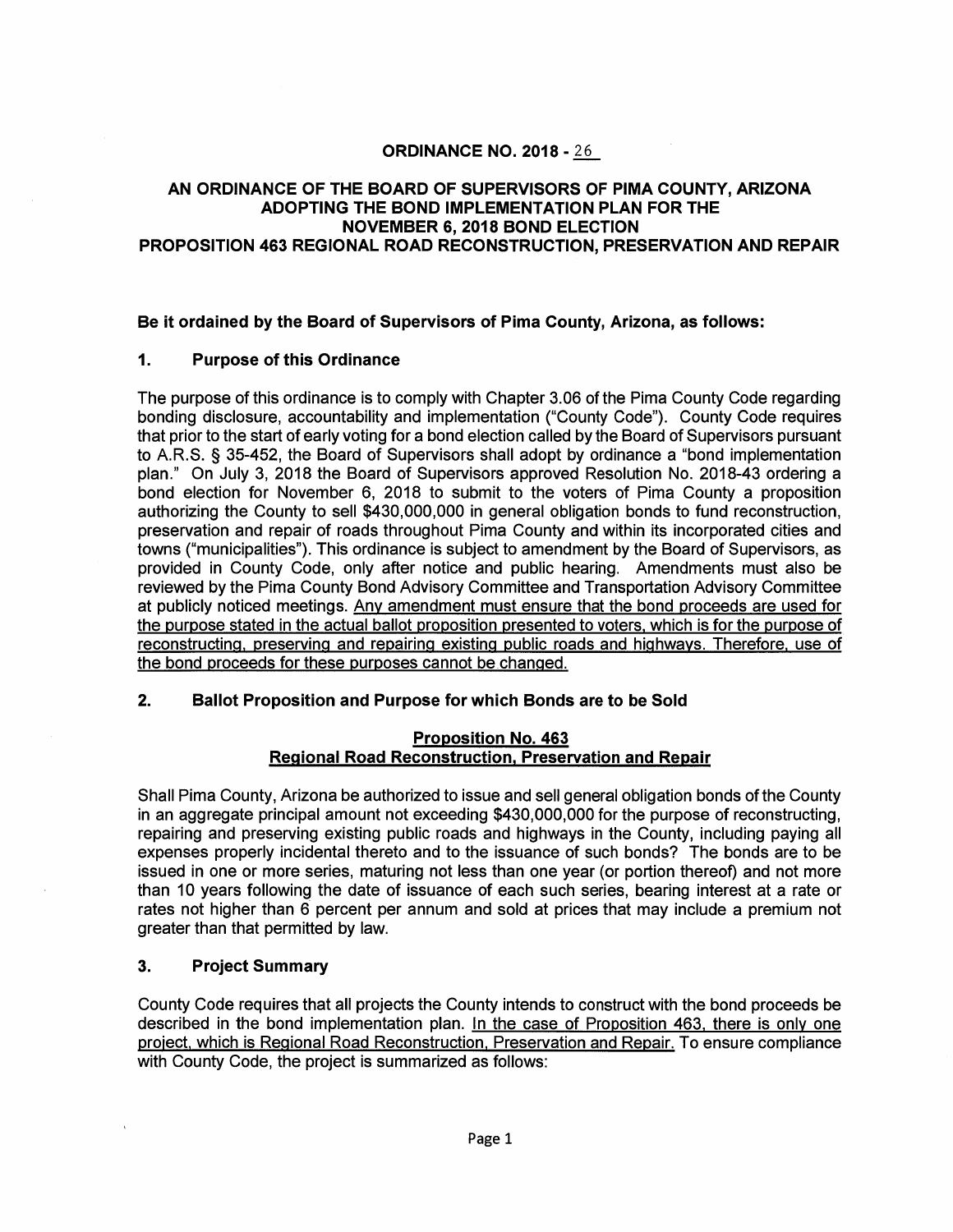**Project:** Regional Road Reconstruction, Preservation and Repair

**Location:** Paved roads within unincorporated Pima County and its municipalities.

**Scope:** Reconstructing, repairing and preserving paved roads using the following qualifying treatment types: mill and overlay, structural overlay, and reconstruction. Under this definition, reconstruction, repair and preservation of roadways is only applicable to the pavement section (width between curbs or width between edges of existing pavement for un-curbed roads) and federally required Americans with Disabilities Act (ADA) infrastructure improvements (curb ramps only) required by the application of a particular repair or preservation treatment. Bond proceeds are limited to construction costs directly related to pavement reconstruction, repair and preservation. Intergovernmental agreements (IGAs) with municipalities will define all reimbursable expenses prior to the initiation of any work or expenses.

### **Bond Funding:** \$430 million

**Implementation Schedule:** Fiscal Year 2019/20 through Fiscal Year 2027/28. However, the intent is to sell the bonds and repair roads more quickly if the secondary property tax base grows faster than forecasted, interest rates are favorable, and contractors have the capacity to repair roads more quickly.

**Project Manager:** Pima County will manage projects in unincorporated Pima County. Municipalities will manage projects within municipalities per Intergovernmental Agreements with Pima County. Exceptions to this may occur for roads located in multiple jurisdictions, as stated in Section 4.4.

**Future Operating and Maintenance Costs:** Pima County will be responsible for roads maintained by the County. For roads reconstructed and repaired in unincorporated Pima County with bond proceeds, the County estimates it will cost \$1.5 million in operating and maintenance costs for the first year after the bond proceeds are spent. The calculation of these costs is limited to preserving the pavement improved by the bond proceeds as other roadway operating and maintenance costs are borne by the County regardless of the bond program. The source of revenue will be County State-shared transportation revenues from Highway User Revenue Funds (HURF) and Transportation Vehicle License Taxes (VLT) collected by the State and distributed to cities, towns and counties. Municipalities will be responsible for roads maintained by the municipalities.

**Regional Benefits:** Improved road conditions will reduce vehicle operating and maintenance costs, improve comfort and safety, and make our community more desirable for existing residents and businesses, as well as businesses considering relocating to the region. TRIP, a national transportation research organization, estimates that poor road conditions cost Tucson drivers \$542 more a year in vehicle operating and maintenance costs.

### **4. Implementation**

### **4.1. Distribution of Bond Proceeds among Municipalities and Pima County**

The County will share the proceeds from the sale of voter-authorized bonds with its municipalities. The distribution, as shown in Table 1, will be based on each municipality's and unincorporated Pima County's population expressed as a percentage of the County's total population, plus each municipality's and unincorporated Pima County's Taxable Net Assessed Value expressed as a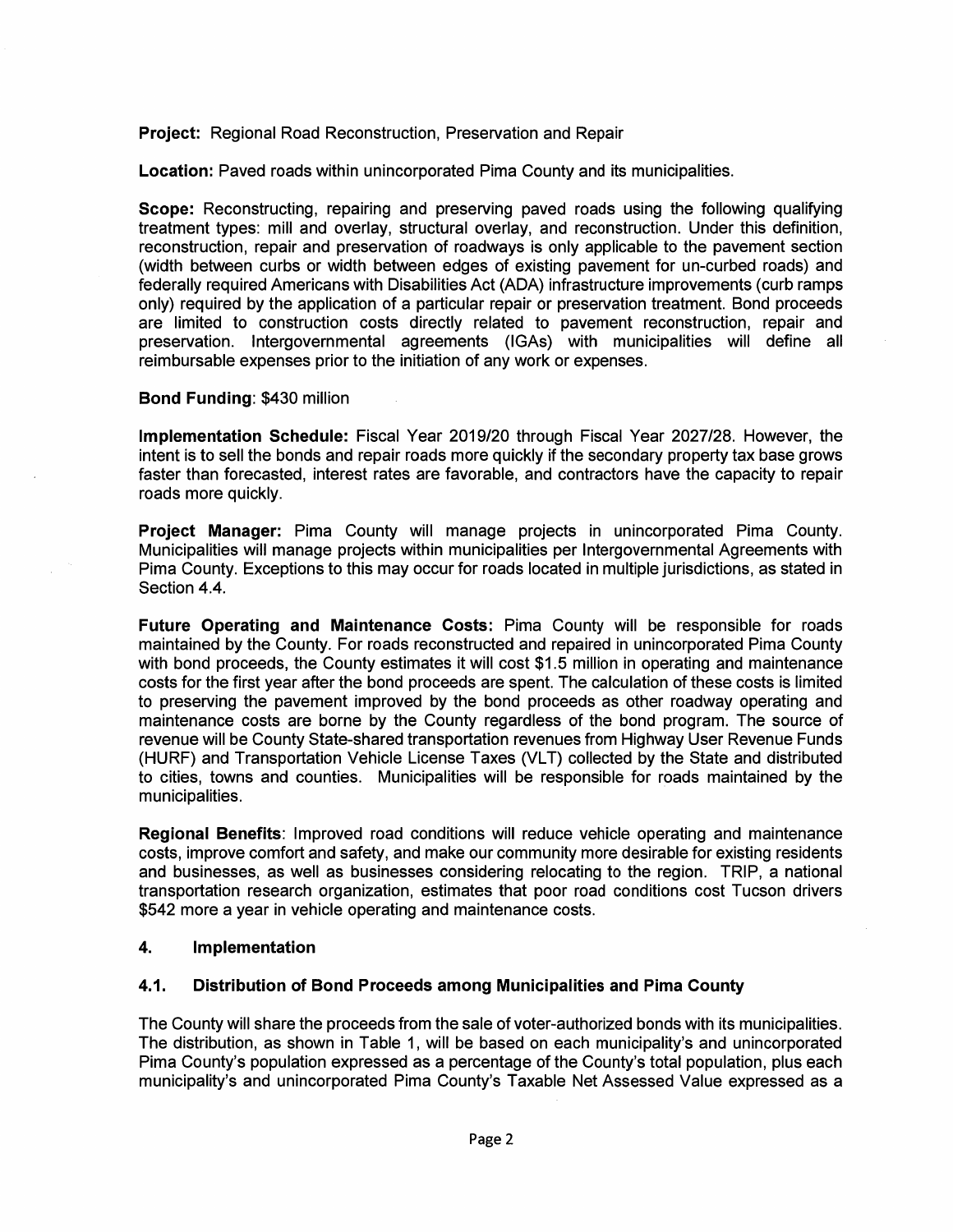percentage of the County's total Taxable Net Assessed Value, divided by two. Municipality population estimates are based on the U.S. Census Bureau population estimates for July 1, 2017. Taxable Net Assessed Valuation is determined by the Assessor's 2018 Levy Limit Worksheet Taxable Net Assessed Valuations for Pima County overall and the Cities of South Tucson and Tucson, and the Clerk of the Board of Supervisors 2018 Abstract of Values by Legislative Class of Property Taxable Net Assessed Valuations for the Towns of Marana, Oro Valley, and Sahuarita.

Each municipality may choose to delay some or all of its share of funding in a given fiscal year, but is not required to do so. If this occurs, the municipality will still ultimately be entitled to its full share of funding as shown in Table 1.

|                                                                                                                                                                                                                                         | Taxable Net<br>Assessed                                                                                                | ∣% of<br><b>Overall</b><br><b>County</b> | July, 1<br>2017<br> Census<br>Population % |                             | % of Tax<br>Base $+$ % of<br>Population<br>Divided by | \$430 million           | <b>Distribution</b><br>Per |  |  |
|-----------------------------------------------------------------------------------------------------------------------------------------------------------------------------------------------------------------------------------------|------------------------------------------------------------------------------------------------------------------------|------------------------------------------|--------------------------------------------|-----------------------------|-------------------------------------------------------|-------------------------|----------------------------|--|--|
| <b>Jurisdiction</b>                                                                                                                                                                                                                     | Valuation <sup>1</sup>                                                                                                 | <b>Tax Base</b>                          | <b>Estimates</b>                           | Population Two <sup>2</sup> |                                                       | <b>GO Bonds</b>         | Jurisdiction $^{\rm 3}$    |  |  |
| Marana                                                                                                                                                                                                                                  | \$<br>645,311,769                                                                                                      | 7.74%                                    | 44,792                                     | 4.38%                       |                                                       | 6.06% \$430,000,000     | 26,058,000<br>S.           |  |  |
| Oro Vallev                                                                                                                                                                                                                              | \$<br>535,042,025                                                                                                      | 6.42%                                    | 44,350                                     | 4.34%                       |                                                       | 5.38% \$430,000,000     | 23,134,000<br>S.           |  |  |
| Sahuarita                                                                                                                                                                                                                               | \$<br>233,877,438                                                                                                      | 2.81%                                    | 29,318                                     | 2.87%                       |                                                       | 2.84% \$430,000,000     | 12,212,000<br>S            |  |  |
| South Tucson                                                                                                                                                                                                                            | \$<br>22,169,911                                                                                                       | 0.27%                                    | 5,643                                      | 0.55%                       |                                                       | $0.41\%$ \$430,000,000  | S.<br>1,763,000            |  |  |
| Tucson                                                                                                                                                                                                                                  | Ś<br>3,414,161,333                                                                                                     | 40.97%                                   | 535,677                                    | 52.38%                      |                                                       | 46.67% \$430,000,000    | \$200,681,000              |  |  |
| Unincorporated Pima                                                                                                                                                                                                                     | Ś.<br>3,483,330,430                                                                                                    | 41.80%                                   | 362,989                                    | 35.49%                      |                                                       | 38.64% \$430,000,000    | \$166,152,000              |  |  |
| Total                                                                                                                                                                                                                                   | \$3,333,892,906                                                                                                        | 100.00%                                  | 1,022,769                                  | 100.00%                     |                                                       | 100.00%   \$430.000.000 | \$430,000,000              |  |  |
|                                                                                                                                                                                                                                         | <sup>1</sup> Sources: Pima County Assessor 2018 Levy Limit Worksheet for Overall Pima County, South Tucson, and Tucson |                                          |                                            |                             |                                                       |                         |                            |  |  |
| valuation. Pima County Clerk of the Board of Supervisors, 2018 Abstract of Pima County Clerk of the Board of                                                                                                                            |                                                                                                                        |                                          |                                            |                             |                                                       |                         |                            |  |  |
| Supervisors, 2018 Abstract of Values By Legislative Class of Property for Marana, Oro Valley, and Sahuarita valuation.                                                                                                                  |                                                                                                                        |                                          |                                            |                             |                                                       |                         |                            |  |  |
| Rounded to two decimal points                                                                                                                                                                                                           |                                                                                                                        |                                          |                                            |                             |                                                       |                         |                            |  |  |
| $^3$ Amount shown does not reflect 1 percent of the bond proceeds that will be retained by the County to cover a<br>proportional share of bond issuance costs, or any additional bond proceeds that may be retained to cover costs that |                                                                                                                        |                                          |                                            |                             |                                                       |                         |                            |  |  |

**Table 1 Distribution of Bond Proceeds** 

## **4.2. Unincorporated Pima County**

### **4.2.1. Overall County Road Repair Goal**

The County's overall goal for road repair is to fully repair and preserve all 1,891 miles of paved County-maintained roadways within ten years so that the County's annual State-shared transportation revenues (HURFNLT) will be sufficient to fully fund preservation of improved roads in subsequent years. The County's share of bond proceeds will be spent on repairing the worst of these roads within the first five years.

the County may incur establishing roads as county highways as required by State statute.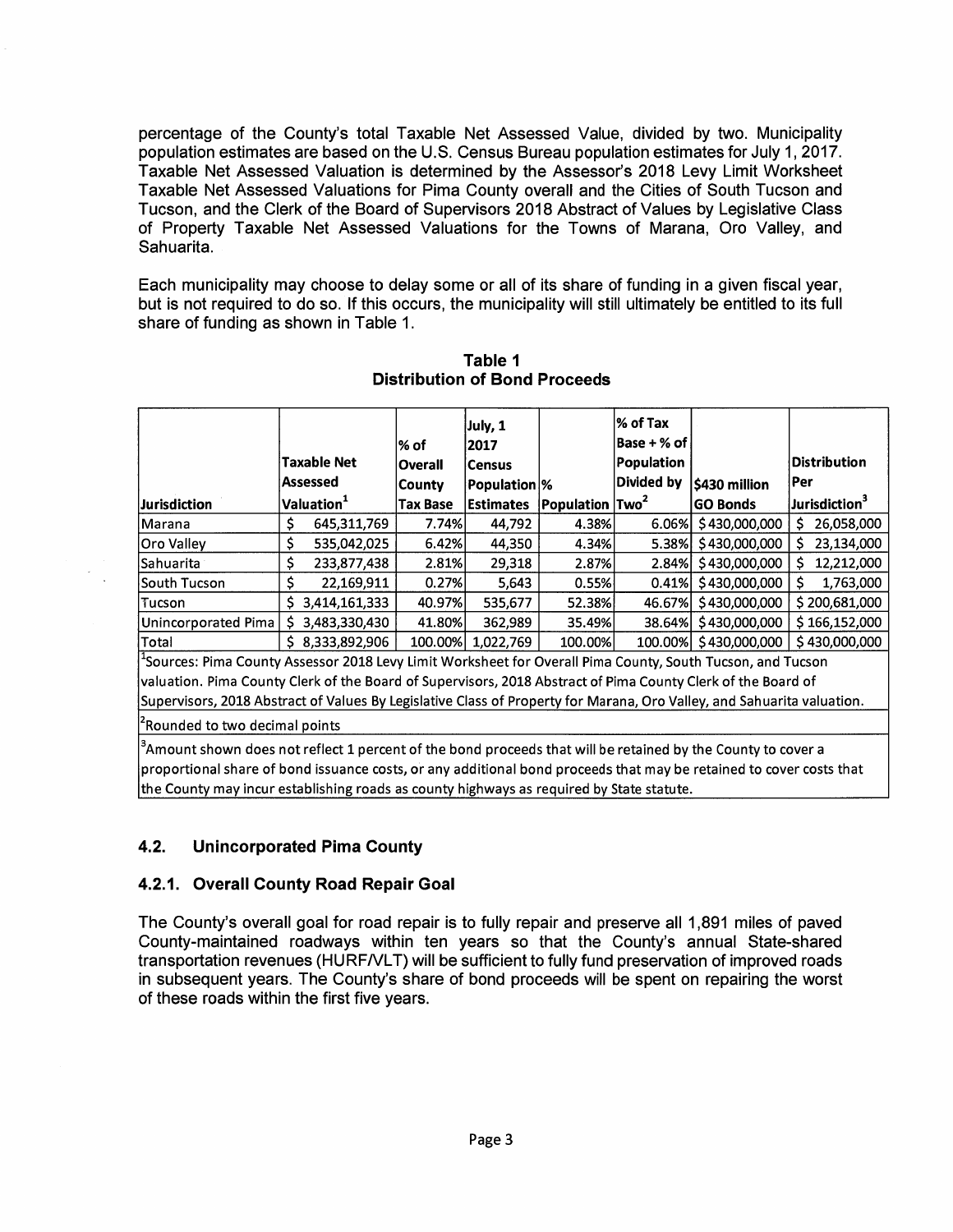# **4.2.2. Objectives**

### **Objective 1— Implement a County Road Repair Plan in first five years (2019-2023)**

The \$166 million unincorporated County allocation of bond proceeds, along with an estimated \$78 million in County State-shared transportation revenues (HURF/VLT) will fund a five-year "County Road Repair Plan."

### **Objective 2-Secure additional funding for second five-years (2024-2028)**

To fully repair and preserve all unincorporated County-maintained paved roads within ten years, it will be necessary to secure an estimated additional \$166 million to fund a second five years of road repairs. If the County has not identified another source of revenue by the end of year-three of the County Road Repair Plan, the County Administrator will prepare for the Board of Supervisors the necessary materials to call another general obligation bond election, which if authorized by voters, would provide the necessary additional funding.

## **4.2.3. Qualifying Treatment Types for Bond Funded Portion of County Road Repair Plan**

The County Road Repair Plan includes activities solely related to the reconstruction, repair and preservation of County-maintained paved roadways to significantly improve pavement conditions. Pavement conditions are rated using the Pavement Surface Evaluation and Rating (PASER) system. The PASER scale runs from 1 to 10, with 1 being a road in failed condition and 10 being a road in very good condition. Approximately 70 percent of the road miles are in poor or failed condition, and approximately 30 percent are in fair to very good condition. Qualifying treatment types for the County's share of bond proceeds are mill and overlay, structural overlay, and reconstruction. Under this definition, reconstruction, repair and preservation of roadways is only applicable to the pavement section (width between curbs or width between edges of existing pavement for un-curbed roads) and federally required Americans with Disabilities Act (ADA) infrastructure improvements (curb ramps only) required by the application of a particular repair or preservation treatment.

### **4.2.4. Roadway Selection Criteria for Bond Funded Portion of County Road Repair Plan**

The County will annually prioritize roads for reconstruction, repair and preservation using an automated model developed by the Transportation Department that relies upon available annual funding and the following selection criteria:

- Group road segments requiring similar treatment types by Township, Section & Range, subdivision, street name and address range to create work zones, minimizing segmented repairs to reduce public inconvenience and construction costs.
- Update PASER ratings annually
- Repair or reconstruct roads with the worst PASER rating first using bond proceeds available annually

By implementing the County Road Repair Plan in the first five years, it is anticipated that the County's share of bond proceeds will be sufficient to repair or reconstruct an estimated 560 miles of the worst roads.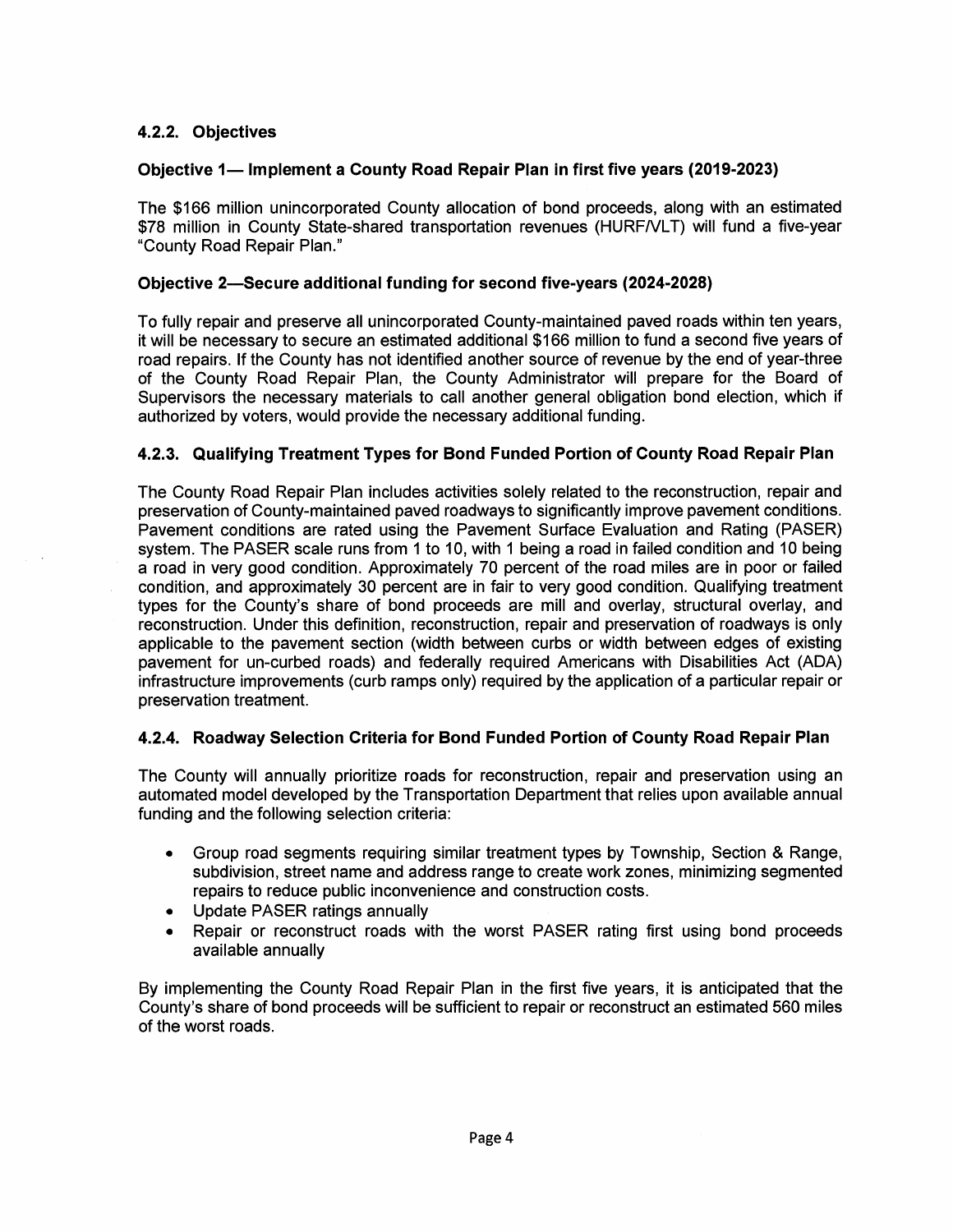## **4.2.5. Annual List of Roads**

On an annual basis, the Transportation and Finance Departments will determine the total amount of bonds to be sold and the County's share of proceeds from that bond sale based on the distribution formula and whether or not all of the municipalities intend to spend their full share for that year. The Transportation Department will then use the above selection criteria to develop a recommended "Annual List of Roads" to be treated with these revenues. The recommended lists will be reviewed by the Transportation Advisory Committee, adjusted if necessary, and recommended and transmitted to the Board of Supervisors for approval.

### **4.2.6. Procurement**

After Board approval of the Annual List of Roads, the Transportation Department will work with Pima County's Procurement Department to prepare bid packages, bid the projects, and process contacts awarded by the Board of Supervisors.

### **4.3. Intergovernmental Agreements with Municipalities**

Pima County will enter into IGAs with the municipalities, which will memorialize expectations and commitments for eligible reimbursable expenses, annual budgeting, communications, quarterly reimbursement, compliance with federal arbitrage regulations, reporting, record keeping and auditing. Bond proceeds are limited to construction costs directly related to pavement reconstruction, repair and preservation. IGAs with municipalities will define all reimbursable expenses prior to the initiation of any work or expenses. Each municipality will be responsible for contracting work within its municipal boundaries. Each municipality must report at least semiannually which roads were treated with revenue reimbursed from the bond proceeds and annually submit updated roadway condition ratings to the Pima Association of Governments.

Each IGA also will include:

- 1. A "Bond Plan" developed by the municipality and reviewed and recommended by the Transportation Advisory Committee, to include the selection criteria the municipality will use to identify which roads to repair with the municipality's total share of bond proceeds over a maximum of nine years.
- 2. An "Annual List of Roads" to be developed by the municipality and reviewed and recommended by the Transportation Advisory Committee, for roads and that will be reconstructed, repaired or preserved with bond proceeds available for that year. IGAs will be amended annually to identify the bond proceeds for that year, incorporate the Annual List of Roads to be treated for that year, and comply with the applicable Arizona state statutes for deeming those roads to be county highways or establishing them temporarily as county highways solely for the purpose of spending these bond proceeds.
- 3. Identification of treatment type for each road included in the Annual List of Roads. Qualifying reconstruction, repair and preservation treatment types include mill and overlay, structural overlay, and reconstruction. Under this definition, reconstruction, repair and preservation of roadways is only applicable to the pavement section (width between curbs or width between edges of existing pavement for un-curbed roads) and federally required Americans with Disabilities Act (ADA) infrastructure improvements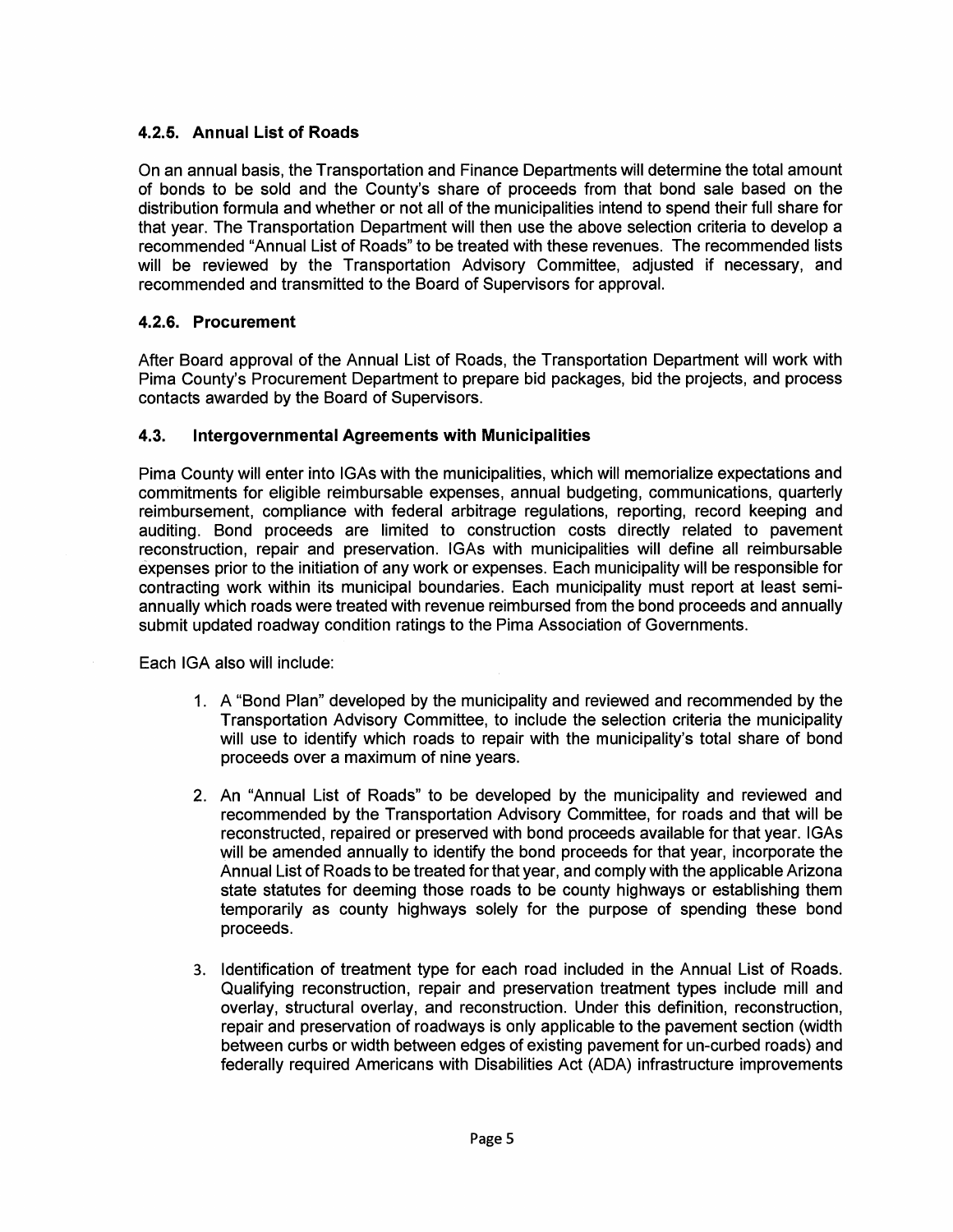( curb ramps only) required by the application of a particular repair or preservation treatment.

### **4.4 Coordination for Repair of Roads Located in Multiple Jurisdictions**

Segments of the same road may be located in more than one city or town, or may be located within unincorporated Pima County and a city or town. If there is agreement that such a road should be repaired with these bond proceeds, then project management, treatment type and funding will be coordinated and memorialized via IGAs executed by each governing body, and only after review by Pima County's Transportation Advisory Committee. State routes may also be located in more than one city or town, or within unincorporated Pima County and a city or town. If there is agreement that such a road should be repaired with these bond proceeds, then project management, treatment type and funding will be coordinated and memorialized via IGAs executed by each governing body, including the Arizona Department of Transportation, and only after review by Pima County's Transportation Advisory Committee.

### **4.5. Reporting and Auditing**

The County Administrator or designee will track and report the amount of revenue received from the sale of these bonds, the amounts deposited to the Capital Projects Fund, and all expenditures of monies in the Capital Projects Fund, in the County's financial statements that are audited annually by the Arizona Auditor General's Office.

Per County Code, the County Administrator or designee also will prepare semi-annual reports on the bond implementation plan progress and transmit such reports to the Bond Advisory Committee and Board of Supervisors. These reports will incorporate information reported by the municipalities. Prior to transmitting the semi-annual reports to the Bond Advisory Committee and the Board, the semi-annual reports will be provided to the Transportation Advisory Committee. In addition to the required content stated in County Code, each semi-annual progress report will include an electronic map and list of all roads treated with the bond proceeds. The end of year reports will also include a summary of updated roadway conditions for each municipality and unincorporated Pima County.

## **4.6. Role of the Pima County Transportation Advisory Committee**

The Pima County Transportation Advisory Committee has reviewed and provided input on the County's Road Repair Plan for unincorporated Pima County included in this ordinance, and will review, provide input, and recommend the County's Annual List of Roads. The Transportation Advisory Committee will review, provide input, and recommend Bond Plans and the Annual List of Roads submitted by each municipality. The Transportation Advisory Committee will review and provide comments on the semi-annual progress reports prior to the reports being transmitted to the Bond Advisory Committee. The Transportation Advisory Committee will review and make recommendations on all proposed amendments to this ordinance prior to the amendments being transmitted to the Bond Advisory Committee.

### **4.7. Role of the Pima County Bond Advisory Committee**

Per County Code, the Pima County Bond Advisory Committee will review and approve the semiannual progress reports prior to the reports being transmitted to the Board of Supervisors. The Bond Advisory Committee will review and make recommendations to the Board of Supervisors on all proposed amendments to this ordinance.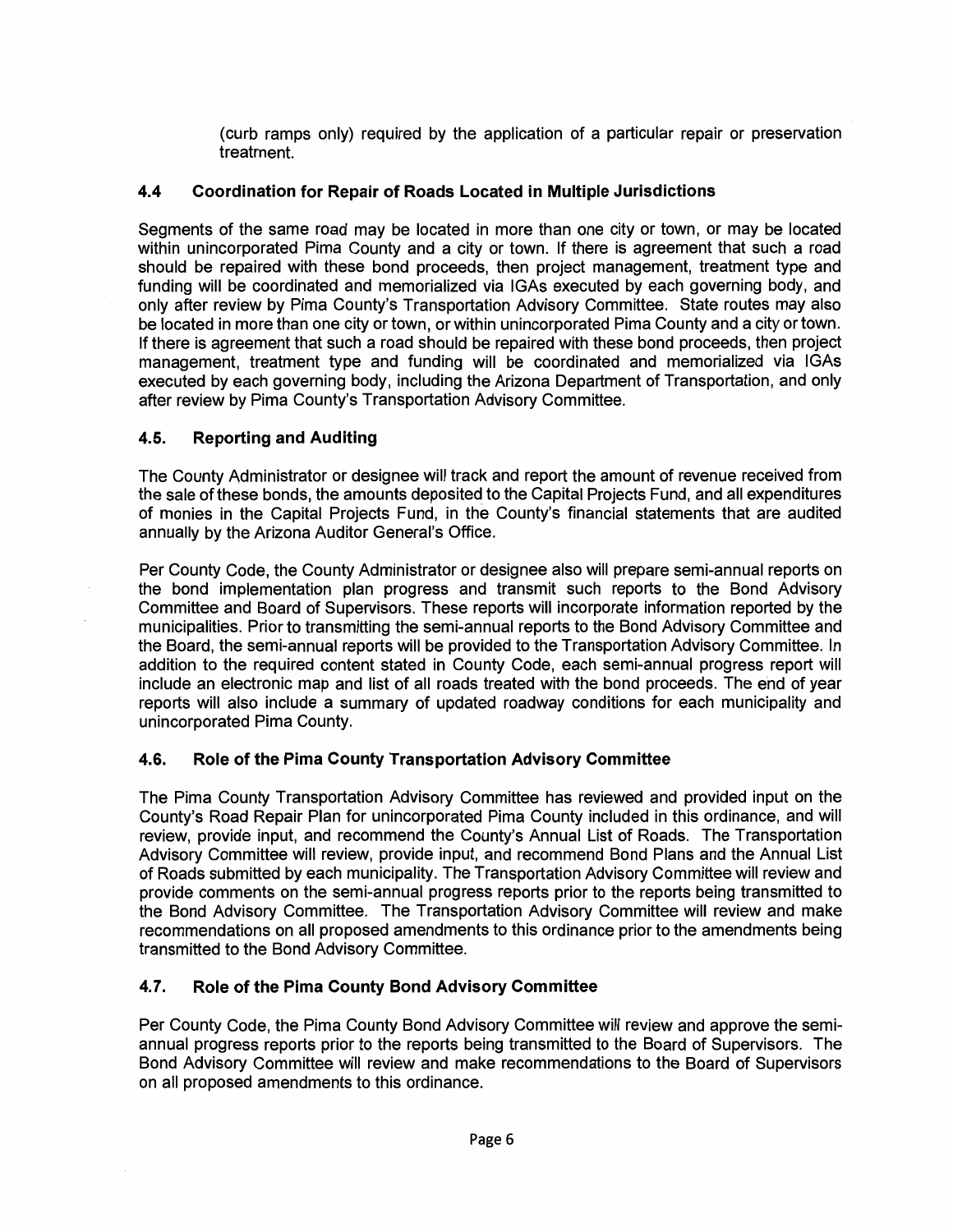# **4.8. Role of the Board of Supervisors**

The Pima County Board of Supervisors will be responsible for approving the County's Road Repair Plan for unincorporated Pima County by way of adopting this ordinance, approving the Annual Road List for unincorporated Pima County, approving IGAs with municipalities that include a Bond Plan, approving amendments to those IGAs that will include each municipality's Annual Road List, approving the annual sale of bonds, and awarding contracts. Pursuant to County Code regarding bonding disclosure, accountability and implementation, the Board of Supervisors will receive semi-annual bond program updates and will approve any amendments to this ordinance that the Board deems necessary.

# **4.9. Role of the Pima Association of Governments**

The County Administrator or designee will prepare and negotiate an IGA with Pima Association of Governments (PAG), such that the County and its municipalities annually report updated road conditions to PAG in a uniform manner, and PAG maintains a database and map of regional road conditions that is accessible to the public via its website. In addition, PAG would serve in a technical advisory capacity for Pima County or the municipalities during project implementation, on an as needed basis.

# **4.10. Cost Estimates**

County Code requires that the bond implementation plan explain how cost estimates were derived, the potential for actual costs to increase or decrease from estimated costs, the certainty or uncertainty that other sources of funding will be secured and options available if the other funding sources are not secured.

Cost estimates relied upon for the County's Road Repair Plan for unincorporated Pima County are derived from recent Pima County project construction costs, indexed for inflation by "Chained Price Index for State & Local Investment in Highways and Streets" reported by the U.S. Bureau of Economic Analysis. If other funding sources are not secured, it will take Pima County more than 10 years to reconstruct, repair and preserve all paved County-maintained roads, and the cost to do so will increase. Municipalities will be responsible for developing their own cost estimates.

## **5. Managing the Sale of Bonds**

County Code requires that the bond implementation plan include a strategy for managing the sale of the bonds, including discussion of the factors upon which the County will base decisions on the timing, size and terms of the bond sales, and any commitments for limiting the secondary property tax rate and the impact of the sale of the bonds on property taxes.

Voting for bonds at the November 6, 2018 election does not incur debt, but only authorizes the County to issue bonds and incur new debt in the future. The total dollar amount of each bond sale and the number of bond sales will be constrained by the commitment to not increase the secondary tax rate above the current rate of \$0.69 per \$100 of taxable net assessed value, the value of the secondary property tax base over time, interest rates and repayment periods, and the capacity of the County, its municipalities, and private contractors to deliver the road improvements.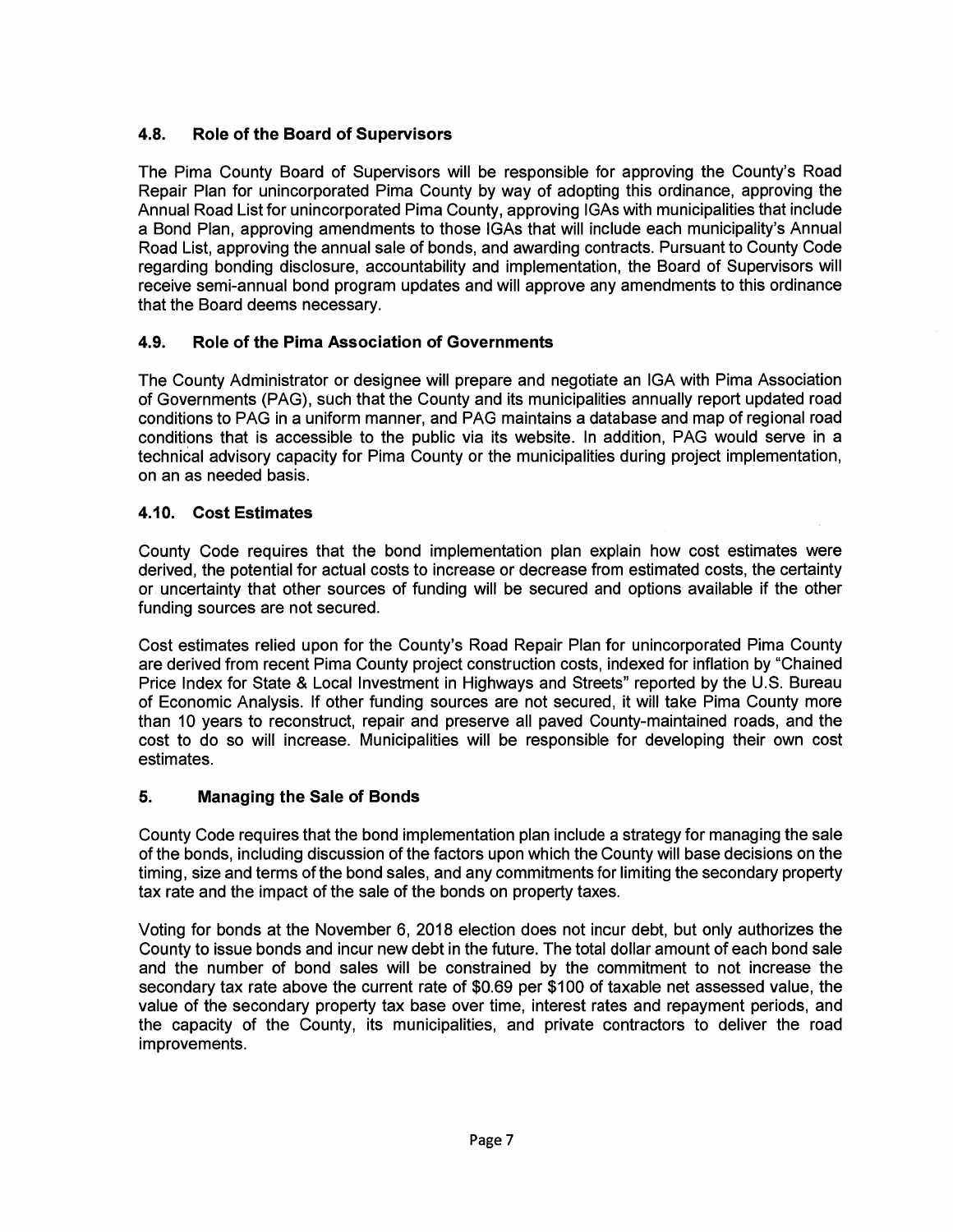## **5.1. No Increase in Property Tax Rate to Repay Bond Debt**

General obligation bond debt authorized by the voters is secured by the "full faith and credit" of Pima County, which means the County pledges to retire the debt through an annual levy of a secondary property tax assessment against the value of all taxable property in Pima County. As shown in Table 3, the County is repaying its current bond debt rapidly and therefore has the capacity to structure the bonds sales and debt retirement for this new debt in a manner to keep the property tax rate at or under the current tax rate of \$0.69 per \$100 of taxable net assessed property value.

#### **5.2. Secondary Property Tax Base and Growth Assumptions**

The County's Finance Department annually prepares 5-year property tax base forecasts for County funds. Table 2 shows the forecasted growth in the secondary property tax base for FY2018/19 through FY2022/23. The debt retirement schedule included in this bond implementation plan, uses these forecasted rates of growth through FY2022/23, and then assumes three percent growth in the tax base for the remaining years of repayment.

| <b>Fiscal Year</b> | % Growth from Prior Year |
|--------------------|--------------------------|
| FY2018/19          | 3.21                     |
| FY2019/20          | 4.64                     |
| FY2020/21          | 4.68                     |
| FY2021/22          | 4.59                     |
| FY2022/23          | 4.45                     |

| Table 2                                                 |  |  |  |  |  |  |
|---------------------------------------------------------|--|--|--|--|--|--|
| <b>Forecasted Growth in Secondary Property Tax Base</b> |  |  |  |  |  |  |

### **5.3. Maximum Repayment Period and Interest Rates for Bonds**

The ballot language for Proposition 463 provides that the bonds, if approved, would be sold in one or more series, and repaid within no more than 10 years following the date of sale of each series, and bearing interest at a rate or rates not higher than six percent per year. Pima County includes this language in ballot questions such that the voter authorization is broad enough to cover most future circumstances. However, Pima County intends to issue these bonds with an average payback term of 3.4 years using interest rate assumptions of three percent per year. In the past 10 years of general obligation bond sales, the average interest rate for bonds sold by the County was 2.85 percent per year. The actual interest rate will be established through competitive bond sales.

### **5.4. Capacity to Deliver Road Repairs**

Another factor that will affect the total dollar amount of each bond sale and the number of bond sales, will be how quickly the County, its municipalities and private contractors can deliver the intended road repairs. Initially, it will take time to enter into IGAs and establish the process by which the County and its municipalities will begin bidding the road repair projects to private contractors. Most importantly, private contractors may also need a period of time to ramp up their ability to access the materials and labor to deliver the road repair projects, and larger bid amounts may solicit interest from out-of-town and out-of-state contractors. As a result, the first year bond sale may be smaller than subsequent years. The City of Tucson also is in the process of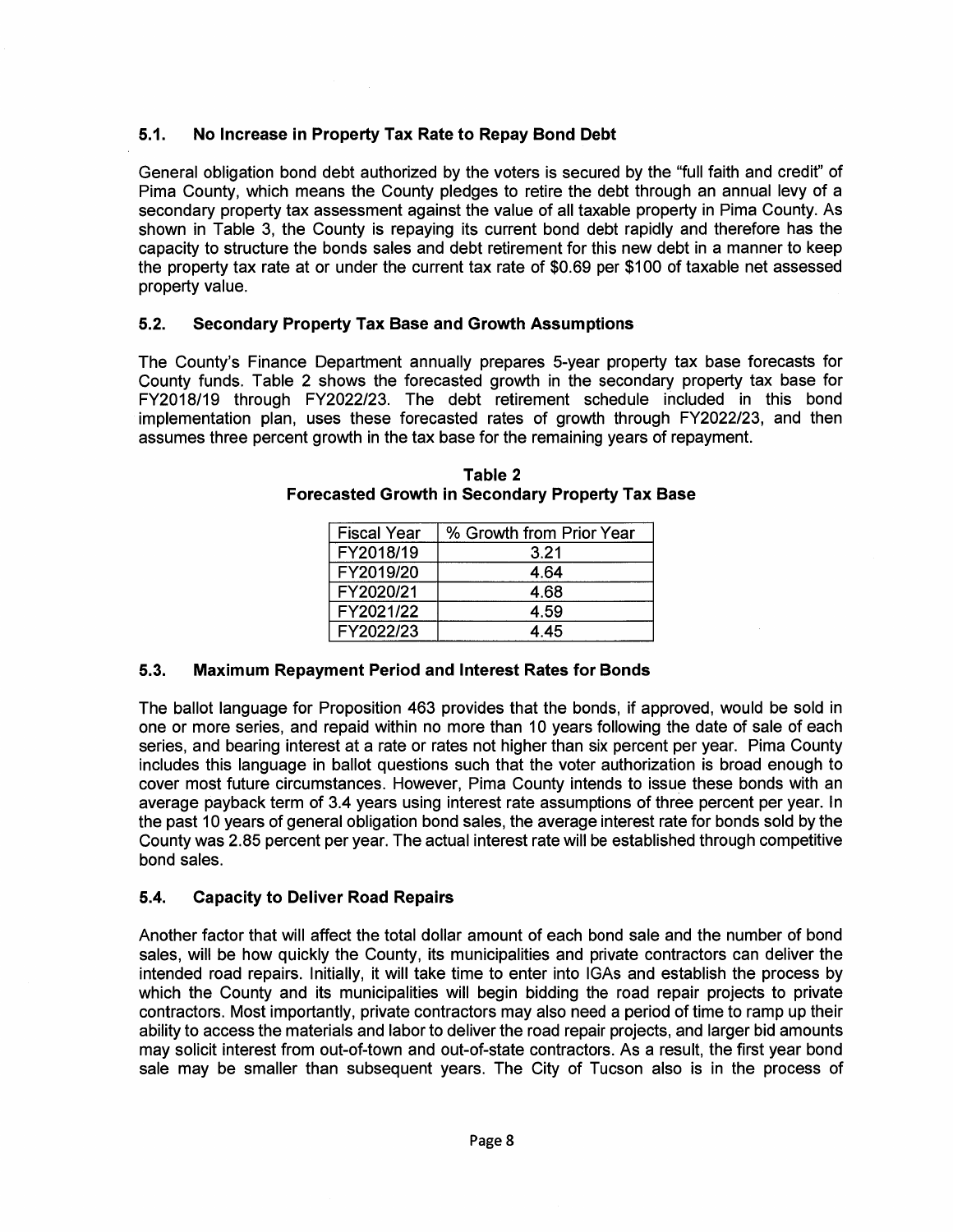implementing a \$100 million, 5-year, road repair program funded by a temporary sales tax, which may take precedence over implementing the County's road repair bonds within the City during the early years of the bond program.

#### **5.5. Estimated Bond Sales**

The debt retirement schedule included in this bond implementation plan assumes eight annual bond sales of \$50 million each, and a ninth-year sale of \$30 million, for a total of \$430 million. This means a maximum of nine years of bond sales. It is the County's intent to issue these bonds more quickly and in larger amounts if the secondary property tax base grows faster than forecasted, interest rates are favorable, and there is the capacity to repair roads more quickly, as discussed in Sections 5.1.-5.4.

### **5.6. Estimated Debt Retirement Schedule**

Table 3 includes projected taxable net assessed value of the secondary property tax base over time, the estimated debt retirement schedule for Pima County's \$276 million in outstanding general obligation bonds, the estimated debt retirement schedule for the proposed new bond debt, total debt service, and the projected secondary property tax rate. This information corresponds to the above discussion of factors upon which the County will base decisions on the timing, size and terms of the bond sales, and the County's commitment to not exceed the current the secondary/debt service property tax rate during repayment of the proposed new bond debt.

|                     |                                                 | <b>Estimated Debt Retirement Schedule For</b><br><b>Current Bonds Outstanding</b> |                        |                                    | <b>Estimated Debt Retirement Schedule For the</b><br><b>Proposed Bond Authorization</b> |                     |                                           |                              |                                       |
|---------------------|-------------------------------------------------|-----------------------------------------------------------------------------------|------------------------|------------------------------------|-----------------------------------------------------------------------------------------|---------------------|-------------------------------------------|------------------------------|---------------------------------------|
| Column <sub>1</sub> | Column <sub>2</sub>                             | Column <sub>3</sub>                                                               | Column 4               | Column <sub>5</sub>                | Column 6                                                                                | Column <sub>7</sub> | Column 8                                  | Column 9                     | Column 10                             |
|                     |                                                 |                                                                                   |                        | Projected<br>Tax Rate per<br>\$100 |                                                                                         |                     | Projected<br><b>Tax Rate per</b><br>\$100 |                              | Projected<br>Tax Rate per<br>\$100    |
|                     | <b>Projected Taxable</b><br><b>Net Assessed</b> |                                                                                   |                        | <b>Taxable Net</b>                 |                                                                                         |                     | <b>Taxable Net</b>                        |                              | <b>Taxable Net</b><br><b>Assessed</b> |
| <b>Fiscal</b>       |                                                 |                                                                                   |                        | <b>Assessed</b>                    |                                                                                         |                     | <b>Assessed</b>                           | <b>Total Debt</b>            | Value                                 |
| Year                | Value <sup>1</sup>                              | Principal                                                                         | <b>Interest</b>        | Value                              | Principal                                                                               | Interest            | Value                                     | <b>Service</b><br>58,125,672 | 0.6900                                |
| 2018-19             | 8,333,892,906<br>8.720.207.410                  | 48,655,000<br>52,425,000                                                          | 9,470,672<br>8,092,617 | 0.6900<br>0.6900                   |                                                                                         |                     |                                           | 60,517,617                   | 0.6900                                |
| 2019-20             | 9,128,292,979                                   | 40,945,000                                                                        | 6,646,987              | 0.5214                             | 13,143,000                                                                              | 2,250,000           | 0.1686                                    | 62.984,987                   | 0.6900                                |
| 2020-21<br>2021-22  | 9,547,162,228                                   | 40,350,000                                                                        | 5,173,294              | 0.4768                             | 17,371,000                                                                              | 2,980,710           | 0.2132                                    | 65,875,004                   | 0.6900                                |
| 2022-23             | 9,972,361,171                                   | 28,810,000                                                                        | 3,561,282              | 0.3246                             | 32,478,000                                                                              | 3.959.580           | 0.3654                                    | 68,808,862                   | 0.6900                                |
| 2023-24             | 10,271,532,006                                  | 20,215,000                                                                        | 2,448,181              | 0.2206                             | 43,725,000                                                                              | 4,485,240           | 0.4694                                    | 70,873,421                   | 0.6900                                |
| 2024-25             | 10,579,677,966                                  | 13,630,000                                                                        | 1,692,981              | 0.1448                             | 53,003,000                                                                              | 4,673,490           | 0.5452                                    | 72,999,471                   | 0.6900                                |
| 2025-26             | 10,897,068,305                                  | 14,160,000                                                                        | 1,164,282              | 0.1406                             | 55,282,000                                                                              | 4.583.400           | 0.5494                                    | 75,189,682                   | 0.6900                                |
| 2026-27             | 11,223,980,354                                  | 9,910,000                                                                         | 609,419                | 0.0937                             | 62,501,000                                                                              | 4,424,940           | 0.5963                                    | 77,445,359                   | 0.6900                                |
| 2027-28             | 11,560,699,765                                  | 5,905,000                                                                         | 255,569                | 0.0533                             | 69,708,000                                                                              | 3,899,910           | 0.6367                                    | 79,768,479                   | 0.6900                                |
| 2028-29             | 11.907,520,758                                  | 985,000                                                                           | 29,550                 | 0.0085                             | 78,663,000                                                                              | 2,483,670           | 0.6815                                    | 82,161,220                   | 0.6900                                |
| 2029-30             | 12,264,746,381                                  |                                                                                   |                        |                                    | 4,126,000                                                                               | 123,780             | 0.0347                                    | 4,249,780                    | 0.0347                                |
| 2030-31             | 12.632.688.772                                  |                                                                                   |                        |                                    |                                                                                         |                     |                                           |                              |                                       |
| 2031-32             | 13,011,669,435                                  |                                                                                   |                        |                                    |                                                                                         |                     |                                           |                              |                                       |
| 2032-33             | 13,402,019,518                                  |                                                                                   |                        |                                    |                                                                                         |                     |                                           |                              |                                       |
| 2033-34             | 13,804,080,104                                  |                                                                                   |                        |                                    |                                                                                         |                     |                                           |                              |                                       |
| 2034-35             | 14,218,202,507                                  |                                                                                   |                        |                                    |                                                                                         |                     |                                           |                              |                                       |
| 2035-36             | 14,644,748,582                                  |                                                                                   |                        |                                    |                                                                                         |                     |                                           |                              |                                       |
| 2036-37             | 15,084,091,040                                  |                                                                                   |                        |                                    |                                                                                         |                     |                                           |                              |                                       |
|                     | Total                                           | 275,990,000                                                                       |                        |                                    | 430.000.000                                                                             |                     |                                           |                              |                                       |

**Table 3 Estimated Debt Retirement Schedule and Estimated Tax Rate Current and Proposed General Obligation Bonds** 

<sup>1</sup>Taxable Net Assessed Value for Fiscal Year 2018-19 is per Pima County Assessor's Office. Projections for future years are detailed in Section 5.2.